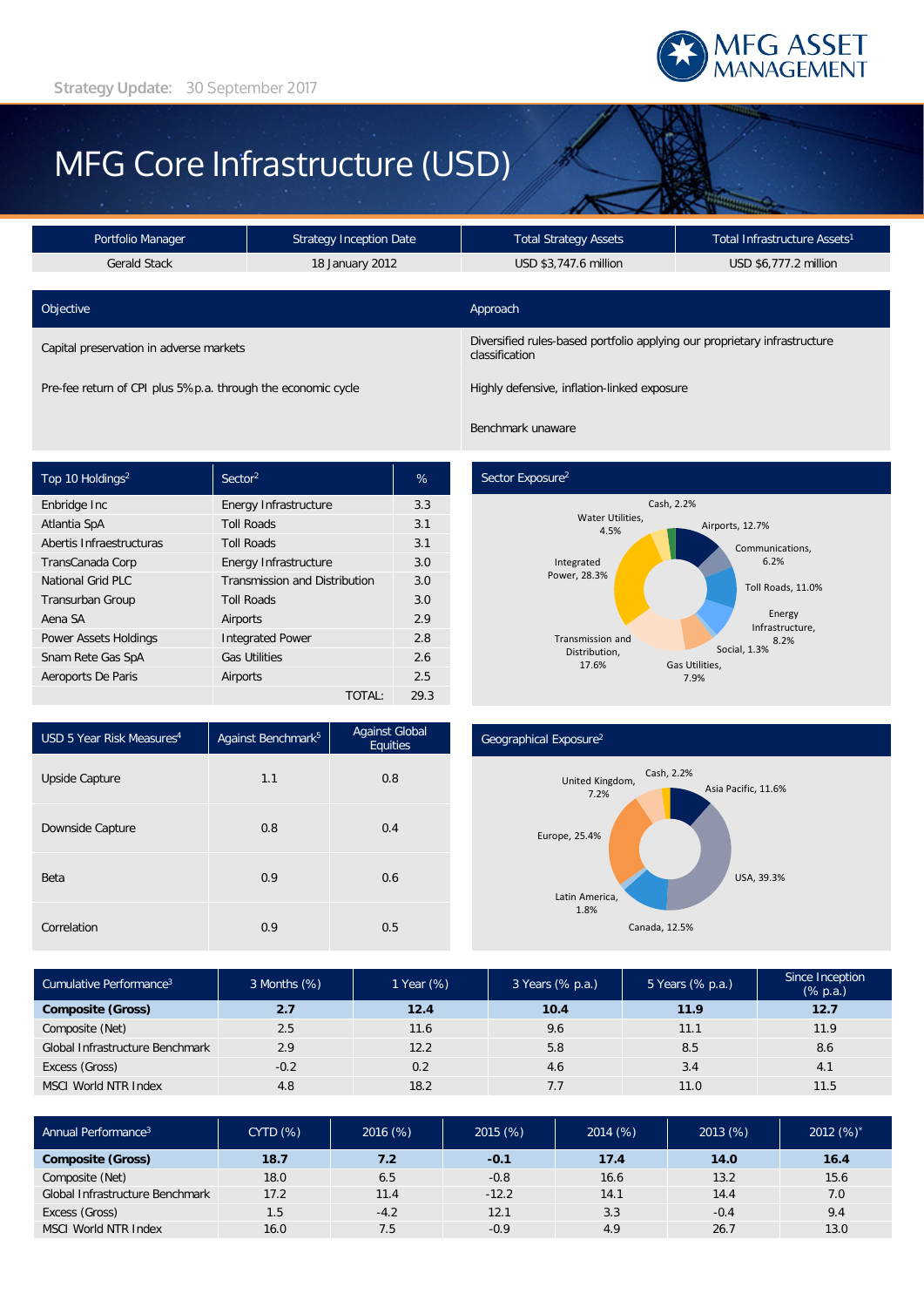1 Comprised of all Infrastructure Strategies.<br>2 The data is based on a representative portfolio for the strategy. Refer to the end of the document for further information. Sectors are internally defined. Geographical expos

5 The Benchmark or Global Infrastructure benchmark is comprised of the following: from inception to 31 December 2014 the benchmark is UBS Developed Infrastructure & Utilities NTR Index and from 1<br>January 2015 onwards, the on 1 January 2015 with the S&P Global Infrastructure Index NTR. \* Returns are only for part year.

**IMPORTANT NOTICE**

This material is being furnished to you to provide summary information regarding Magellan Asset Management Limited 'doing business as'/'trading as' MFG Asset Management ('MFG Asset Management') and an investment fund or investment strategy managed by MFG Asset Management ('Strategy'). No distribution of this material will be made in any jurisdiction where such distribution is not authorised or is unlawful. This material is not intended to constitute advertising or advice of any kind and you should not construe the contents of this material as legal, tax, investment or other advice.

The investment program of the Strategy presented herein is speculative and may involve a high degree of risk. The Strategy is not intended as a complete investment program and is<br>suitable only for sophisticated investors w may be volatile. The past performance of the Strategy is not necessarily indicative of future results and no person guarantees the performance of the Strategy or the amount or timing of any return from it. There can be no assurance that the Strategy will achieve any targeted returns, that asset allocations will be met or that the Strategy will be able to implement its investment Strategy or achieve its investment objective. The management fees, incentive fees and allocation and other expenses of the Strategy will reduce trading profits, if any, or<br>increase losses. The Strategy will have withdraw and transfer interests in the Strategy. In making an investment decision, you must rely on your own examination of any offering documents relating to the Strategy.

No representation or warranty, express or implied, is made with respect to the correctness, accuracy, reasonableness or completeness of any of the information contained in this material. This information is subject to change at any time and no person has any responsibility to update any of the information provided in this material. MFG Asset Management will not be<br>responsible or liable for any losses, whet upon any part of the information contained in this material including trading losses, loss of opportunity or incidental or punitive damages.

This material is strictly confidential and is being provided to you solely for your information and must not be copied, reproduced, published, distributed, disclosed or passed to any other person at any time without the prior written consent of MFG Asset Management. Any trademarks, logos, and service marks contained herein may be the registered and unregistered trademarks of their respective owners. Nothing contained herein should be construed as granting by implication, or otherwise, any licence or right to use any trademark displayed without the written permission of the owner.

<u>United Kingdom</u> - This material does not constitute an offer or inducement to engage in an investment activity under the provisions of the Financial Services and Markets Act 2000 (FSMA).<br>This material does not form part o other type of investment product or service. This material or any part of it, or the fact of its distribution, is for background purposes only. This material has not been approved by a person authorised under the FSMA and its distribution in the United Kingdom and is only being made to persons in circumstances that will not constitute a financial promotion for the purposes of section 21 of the FSMA as a result of an exemption contained in the FSMA 2000 (Financial Promotion) Order 2005 as set out below. This material is exempt from the restrictions in the<br>FSMA as it is to be strictly communicate (FPO).

United States of America - This material is not intended as an offer or solicitation for the purchase or sale of any securities, financial instrument or product or to provide financial services. It is not the intention of MFG Asset Management to create legal relations on the basis of information provided herein. Where performance figures are shown net of fees charged to clients, the performance has been reduced by the amount of the highest fee charged to any client employing that particular strategy during the period under consideration. Actual fees may vary depending on, among other things, the applicable fee schedule and portfolio size. Fees are available upon request and also may be found in Part II of MFG Asset Management's Form ADV.

The Global Infrastructure Benchmark is comprised of the following: from inception to 31 December 2014 the benchmark is UBS Developed Infrastructure & Utilities Index Net Total Return and from 1 January 2015 the benchmark is S&P Global Infrastructure Net Total Return Index. The benchmark changed because UBS discontinued their index series.

The UBS Developed Infrastructure & Utilities Index Net Total Return is a market capitalisation weighted index that is designed to measure the equity performance of listed Infrastructure and Utility stocks. Index results assume the reinvestment of all distributions of capital gain and net investment income using a tax rate applicable to non-resident institutional investors who do not benefit from double taxation treaties.

The S&P Global Infrastructure Net Total Return Index is a market capitalisation weighted index that is designed to track 75 companies from around the world diversified across three infrastructure sectors energy, transportation and utilities. Index results assume the reinvestment of all distributions of capital gain and net investment income using a tax rate applicable to non-resident institutional investors who do not benefit from double taxation treaties.

#### **GLOBAL INVESTMENT PERFORMANCE STANDARDS (GIPS®) DISCLOSURE**

Magellan Asset Management Limited, doing business as MFG Asset Management in jurisdictions outside Australia and New Zealand, (MFG Asset Management) claims compliance with the Global Investment Performance Standards (GIPS ®)

For the purpose of complying with GIPS, the Firm is defined as all discretionary portfolios managed by MFG Asset Management.

The Global Core Infrastructure composite is a global strategy investing in strictly defined or "pure" infrastructure companies (typically 80-120). The filtered investment universe is<br>comprised of stocks that 1. generate re minimise the risk of permanent capital loss; and achieve superior risk adjusted investment returns over the medium to long-term. The composite was created in February 2012.

To achieve investment objectives, the composite may also use derivative financial instruments including, but not limited to, options, swaps, futures and forwards. Derivatives are subject to the risk of changes in the market price of the underlying securities instruments, and the risk of the loss due to changes in interest rates. The use of certain derivatives may have a<br>leveraging effect, which may increas

A list of composites and descriptions, as well as policies for valuing investments, calculating performance, and preparing compliant presentations are available upon request by emailing data@magellangroup.com.au

The representative portfolio is an account in the composite that closely reflects the portfolio management style of the strategy. Performance is not a consideration in the selection of the representative portfolio. The characteristics of the representative portfolio may differ from those of the composite and of the other accounts in the composite. Information regarding the<br>representative portfolio and the ot

COREUSD43008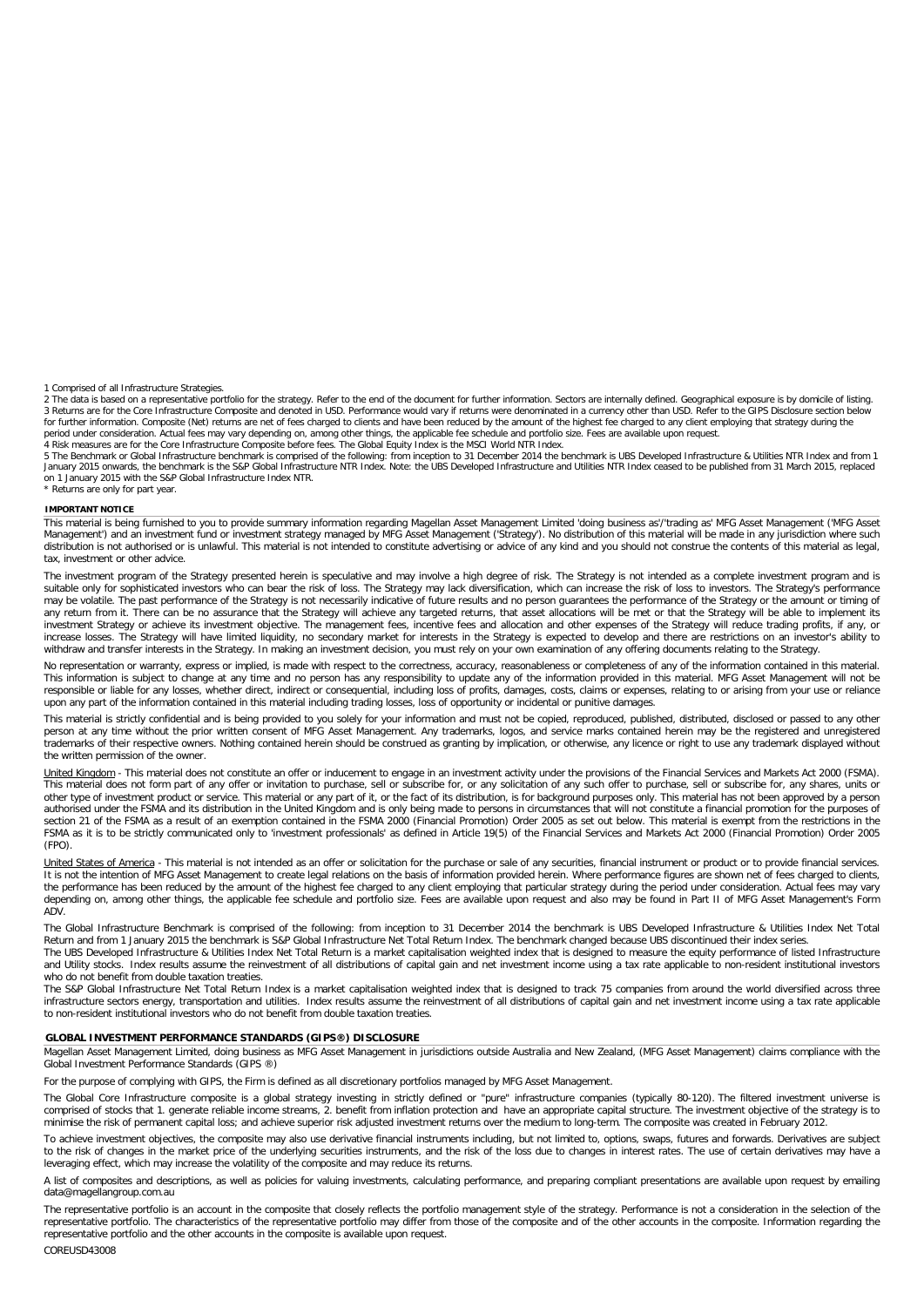# **Market Commentary**

Global infrastructure stocks rose for a third consecutive quarter in the September quarter after US infrastructure companies reported healthy earnings, and concerns about North Korea's nuclear posturing bolstered the appetite for defensive investments. A rebound in US bond yields in September, however, reduced much of the gains recorded in July and August such that utilities was the third worstperforming of the 11 industry classifications within the MSCI World Index over the quarter.

Political tensions and another weak reading of US inflation lowered US 10-year bond yields in July and August, to provide another support for alternative long-duration assets such as infrastructure stocks that offer reliable income streams. But comments the Federal Reserve would start shrinking its balance sheet in October boosted US 10-year bond yields by 22 basis points to 2.33% in September.

Global stocks set record highs as they rose for a sixth straight quarter after US companies posted better-than-expected earnings for the second quarter, reports showed the world's major economies were growing in unison for the first time in a decade, the Federal Reserve reiterated that monetary policy would only likely be tightened gradually, and Angela Merkel won a fourth term in elections in Germany. Utilities stocks were among the 73% of S&P 500 companies that reported 'positive' earnings-per-share surprises for the second quarter, according to FactSet.

# **Strategy Commentary**

The portfolio recorded a positive return in the September quarter. At a stock level, the best performers included investments in Abertis Infraestructuras of Spain, Atlantia and SIAS of Italy. Abertis rose 5.4% after Spain's ACS group indicated it was looking into a bid for the toll-road operator, which is already subject to a bid from Atlantia. Atlantia rose 8.4% as the toll-road and airport operator reported healthy first-half results. SIAS soared 40% following the release of its five-year strategic plan that highlighted the opportunities within the toll-road operator.

Lagging stocks included the investments in Aena, Scana, Auckland International Airport and Zurich Airport. Aena lost 11% after CEO José Manuel Vargas in September resigned unexpectedly with no replacement at hand. Auckland Airport fell 9.7% amid concerns that building disruptions could slow earnings growth, and flights were curtailed after a break in the pipeline supplying the airport with jet fuel. Zurich Airport lost 7.0% after the half-year results included guidance for stable full-year earnings despite recording strong passenger growth.

Movements in stocks are in local currency.

# **Topic in Focus Why invest in toll roads?**

Toll roads today are a popular way for cash-strapped governments to raise money and improve the quality of, and reduce the congestion on, road networks. They are popular with investors because they offer the reliable inflationprotected earnings usually associated with infrastructure. Given the huge capital costs (toll roads often cost billions of dollars to build), for most investors the listed market is the only viable option. Here we discuss the features of toll roads including their risks so investors can better understand why the best ones are worthwhile investments.

### **Toll roads explained**

There are two main types of toll roads. These are intra-urban or city-based roads, which can be further divided into radial, orbital and high-occupancy toll (HOT) lanes, and inter-urban toll roads, those between cities.

Each road varies in terms of its dynamics but, in general, this difference stems from the types of users and the trips undertaken. City-based toll roads typically host a higher proportion of cars – that is, people travelling to and from work each day. This means that in an economic downturn traffic will decline as some people take a toll-free route instead. But as long as people have jobs to go to or errands to run the diversion is likely to be minimal. By contrast, roads between cities tend to have higher proportions of commercial traffic and discretionary trips, which are more economically sensitive. Intra-urban roads typically stay busier during economic downturns, as occurred during the global financial crisis in 2008-09.

As is generally the case for transport infrastructure, the revenue for a toll road is a function of volume and price. In the case of toll roads, this can be put simply as:

#### Toll-road revenue = Traffic volume  $x$  toll price

As tolls increase, there is generally a temporary switching effect where some users shift to the toll-free alternative. This causes the competing routes to get more congested, which boosts the attractiveness of the tolled route. This results in an increase in total revenue, all things being equal, as the toll increase more than offsets the temporary decline in traffic. Traffic on Sydney's Eastern Distributor, for example, grew 106% over 16 years despite tolls increasing 123% over the same period.

#### **Pricing mechanism for toll roads**

The typical business model for a toll road is that a government agency enters into a concession agreement (contract) that entitles a toll-road operator to collect tolls for a defined period and increase those tolls on a regular basis in a defined way. The basis on which tolls are increased is controlled by the terms of the concession agreement and the level of tolls is generally linked to inflation. Table 1 below shows how contracts differ. In Canada, the owner of the 407 ETR tollway can raise tolls as it pleases, while in Australia toll increases are linked to the consumer price index.